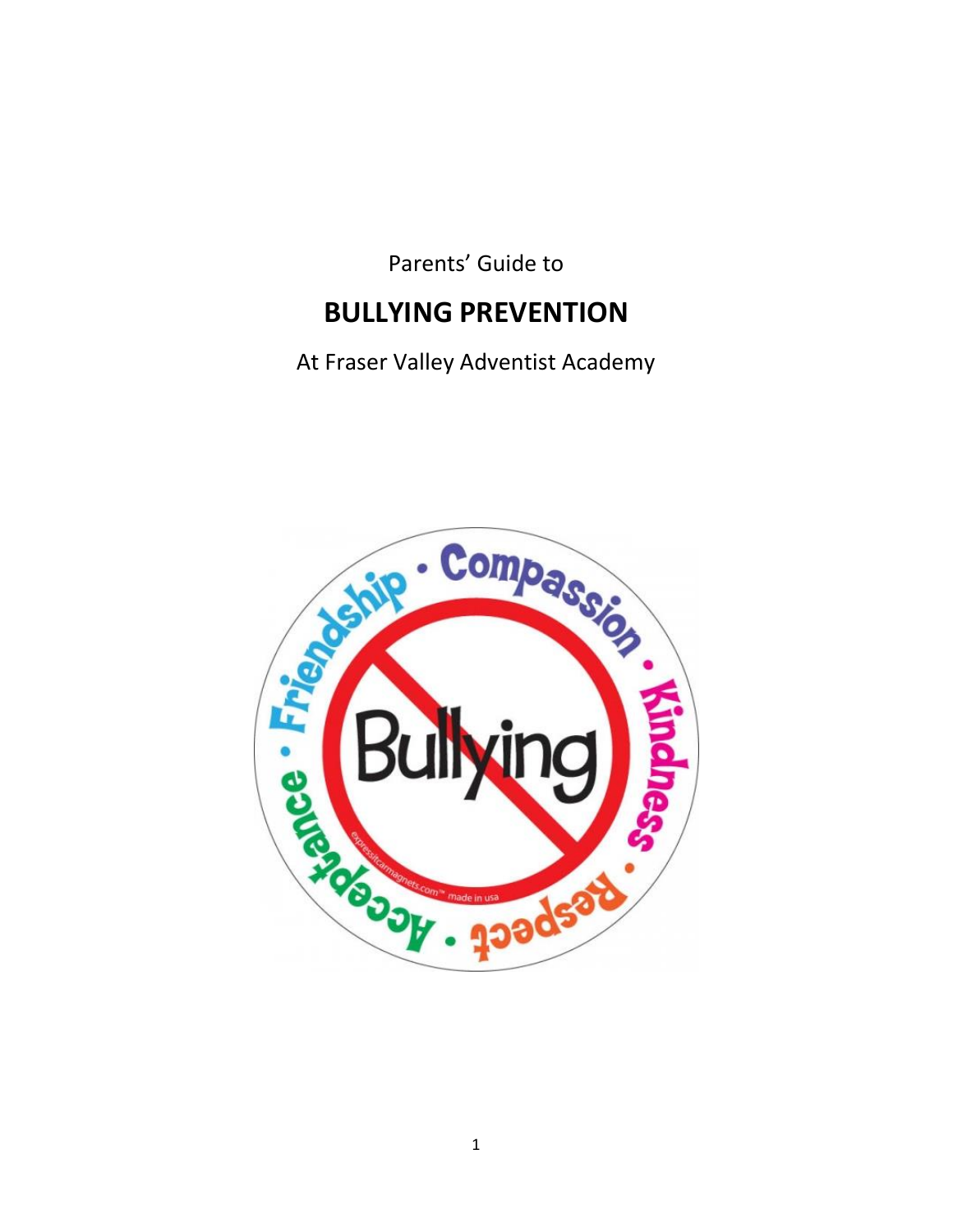Content:

School policy on bullying and harassment (p. 3) School-wide prevention efforts (p. 4) Examples of bullying incident reports (p. 7) Parent/Student anti-bullying policy agreement (p. 11) *\*Agreement must be signed & returned to school by October 1, 2017*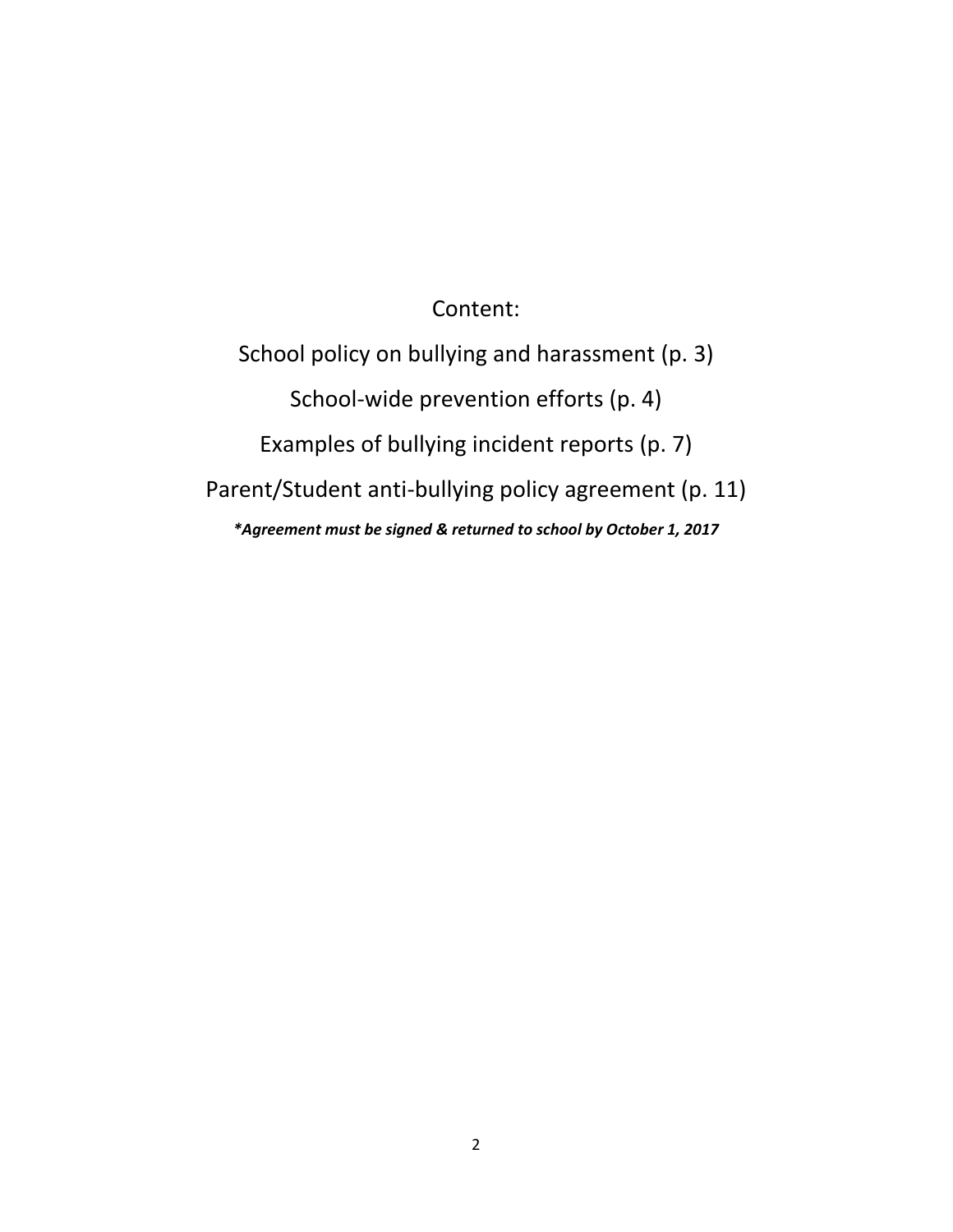#### **Harassment – Intimidation – Bullying Policy**

All students have the basic right to a supportive and save environment. We value and promote the development of self-worth and the respect of the dignity and rights of others. We share responsibility for creating an environment, which is characterized by mutual respect and support.

FVAA's harassment policy is designed to promote a school environment free from discrimination against individuals because of their age, race, religion, gender, status, or ability.

#### **Definition**

Harassment is any verbal, physical, visual, or sexual behaviour, which infringes on individual rights, threatening an individual's self-worth and dignity. The following behaviours may be regarded as harassment:

#### Physical

- Fighting, threatening (bullying), intimidating gestures
- Invasion of personal space
- Repeated exclusion
- Intentional damaging of others' possessions

#### Verbal

- Derogatory comments about family status, culture, religious beliefs, appearance, or ability
- Intimidating statements, making others feel afraid
- Repeated questioning or remarks about someone's private life
- Discriminatory, derogatory, offensive, threatening language including joking that offends
- Starting rumours or making untrue statements about people

Visual

- Any material that causes offence
- Offensive gestures

Sexual

- Touching that causes discomfort or uneasiness
- Demanding sexual favours
- Making any unwanted advances of a sexual nature, suggestive looks
- Comments or jokes of a sexual nature
- Cyber-bullying

Cyberbullying is being cruel to others by sending or posting harmful material or engaging in other forms of social cruelty using the internet or other digital technologies. It has various forms, including direct harassment and indirect activities that are intended to damage the reputation or interfere with the relationships of the student targeted,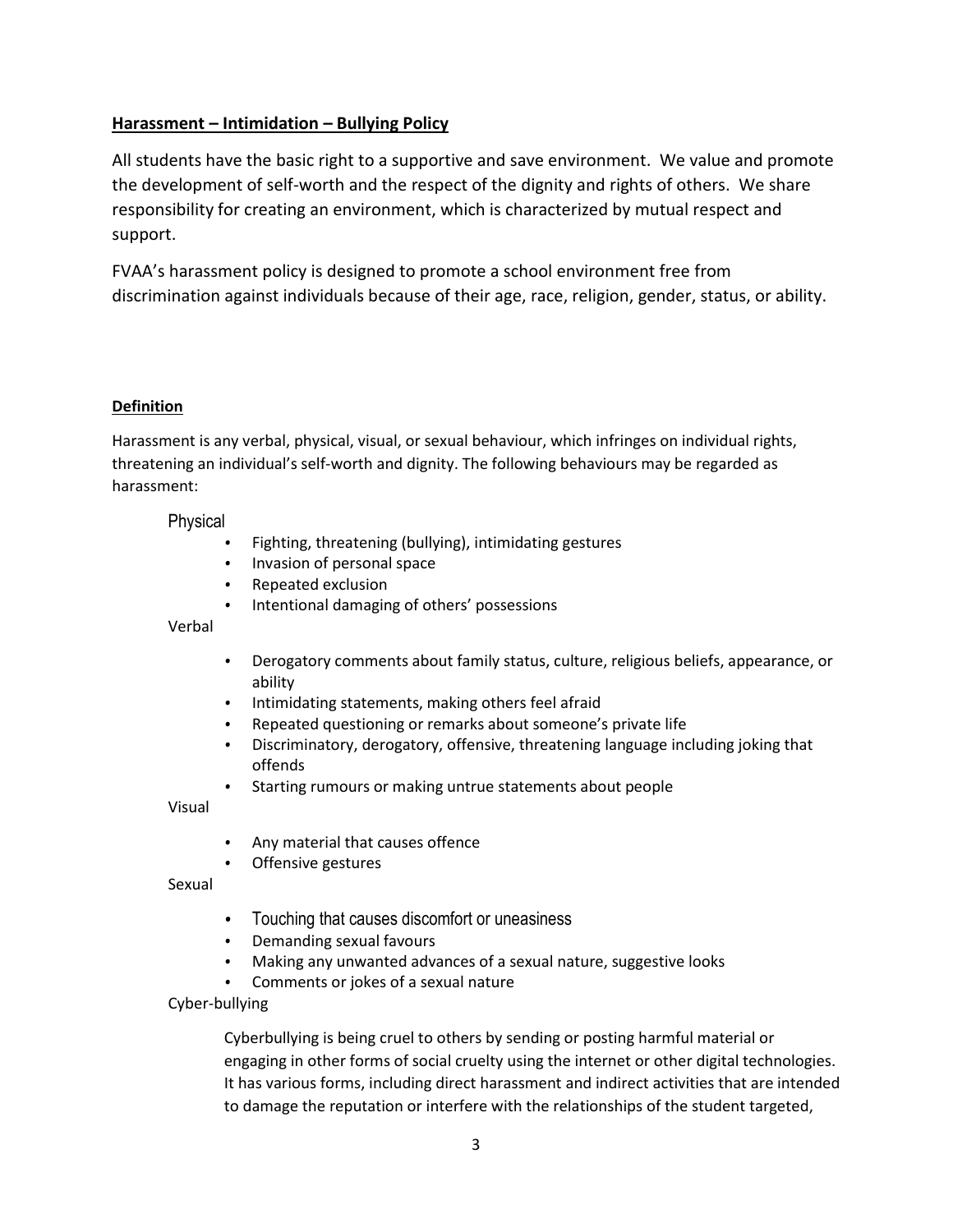such as posting harmful material, impersonating the person, disseminating personal information or images, or activities that result in exclusion.

#### **HIB Consequences:**

*First Offense:* Verbal warning/Policy review/Incident documented *Second Offense:* Responsibility contract/Consequences given/Parents notified *Third Offense:* Short-term suspension/ Report filed/Counseling referral & Restitution/Parents notified & meeting *Fourth Offense:* Long-term suspension/ Report filed/Counselling & Restitution/Parents notified & meeting *Fifth Offense:* Expulsion/Parents notified

\*\*The Discipline Committee reserves the right to advance the consequences as seen necessary.

#### **PREVENTION EFFORTS**

#### **Question: What does the school do to prevent bullying from negatively affecting students and the school climate?**

**Answer:** We take bullying very seriously at Fraser Valley Adventist Academy and want to make sure that all students and staff know how to respond when bullying occurs. Each year, our teachers instruct their students about the different types of bullying behaviours, how to respond if you are bullied, and how to stand up as a bystander when they witness bullying at our school. Through positively reinforcing good behaviour, each staff MEmber is paying attention to the students making good choices in order to encourage the ones that are treating others poorly to change their behaviour. We regularly visit topics regarding behaviour choices and treating others with kindness and compassion in the regular classroom through class discussions and activities.

#### **Question: What happens when a student reports bullying to a trusted adult at school?**

**Answer:** When a student reports bullying to an adult, the incident is investigated and then resported to Mrs. Domke, our principal, or Mrs. King, our vice-principal. After the victim and bully are spoken to, appropriate consequences and/or interventions are then administered.

Please refer to the policies and consequences on pages 2 and 3. These measures ensure that the victim feels safe and that the students' bullying behaviours are met with appropriate consequences and interventions based on the frequency of his/her actions. It has been shown through research that as bullying behaviours happen more often, the consequences need to increase in severity to make an impact.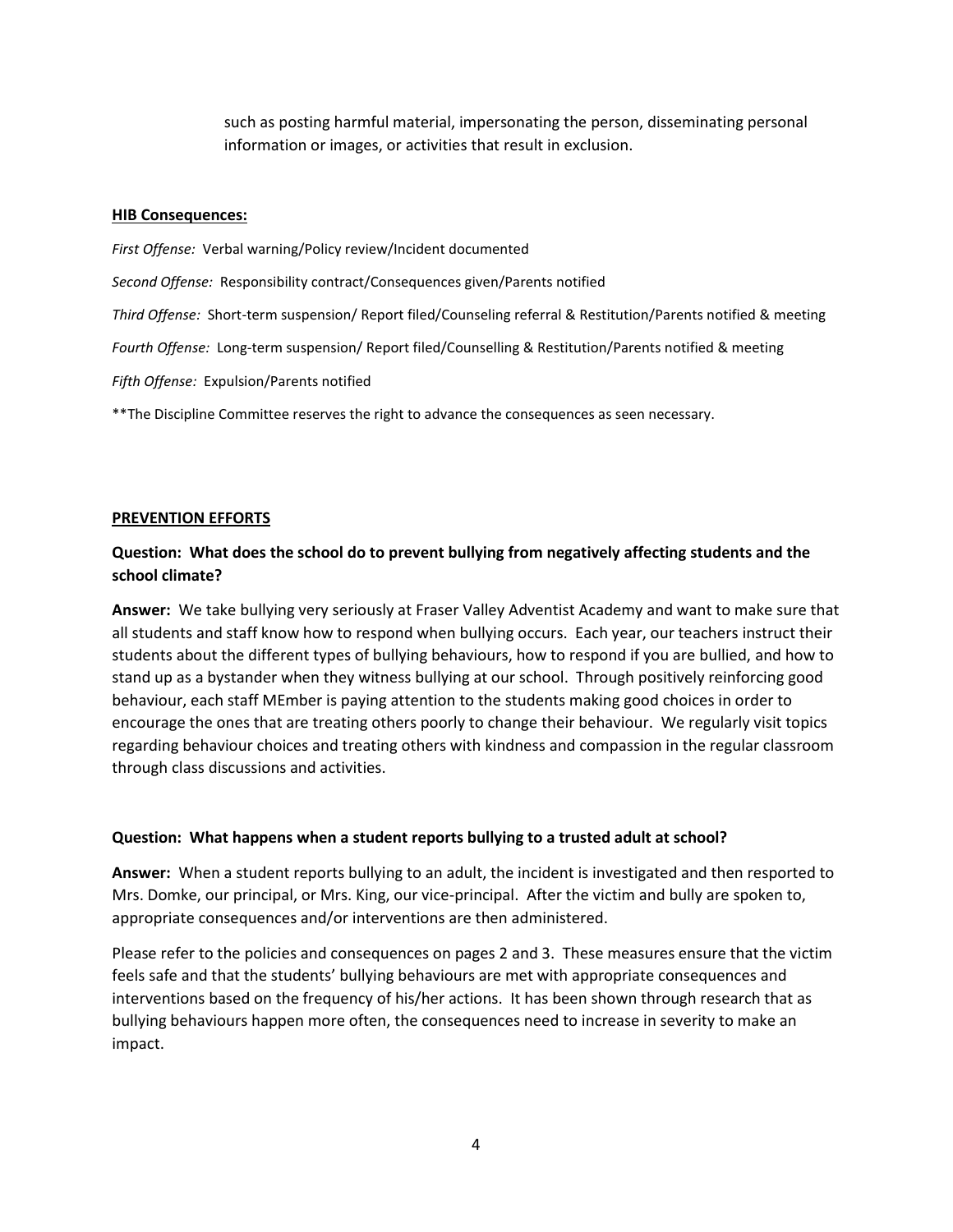We also provide interventions here at school that will teach and help students change their bullying behaviours. We understand that a child shows bullying BEHAVIOURS and is not necessarily a BULLY. We believe all students can make better choices. These interventions may include:

One-on-one information and teaching sessions with a teacher or trusted adult.

Small group meetings teaching anger management, social skills, etc.

#### **Question: What can I do to help my child if he/she is being bullied?**

**Answer:** If you suspect your child is being bullied, you can:

- 1. Talk with your child. Don't encourage your child to fight back two wrongs don't make a right. Listen to your child with empathy and an open mind.
- 2. Contact the school. Set up a meeting with your child's teacher and administrator to develop a plan for keeping your child safe, particularly during vulnerable times (class breaks, lunch, recess, etc.)
- 3. Contact police if the actions are criminal (assault, theft, serious threats, vandalism).

If you suspect your child is bullying others, you can:

- 1. Talk with your child and never condone bullying behaviours.
- 2. Encourage empathy for others by reminding your child that everyone has a right to be themselves, to choose their own friends, and to feel safe at school.
- 3. Review consequences of bullying behaviour (not only discipline but the consequences that come in relationships, like a loss of friends).
- 4. Reinforce respectful behaviours at home.
- 5. Help your child deal with feelings in positive ways.
- 6. Contact the school for help set up a meeting with the teacher and administrator, and develop a plan to change their behaviour. The school has programs that revolve around behaviour choices, anger management, social skills, etc. that your child may benefit from participating in.

TOGETHER, students, staff and parents are responsible for making our school a safe, respectful and nurturing learning environment for ALL students. THANK You for teaming up with us in these efforts!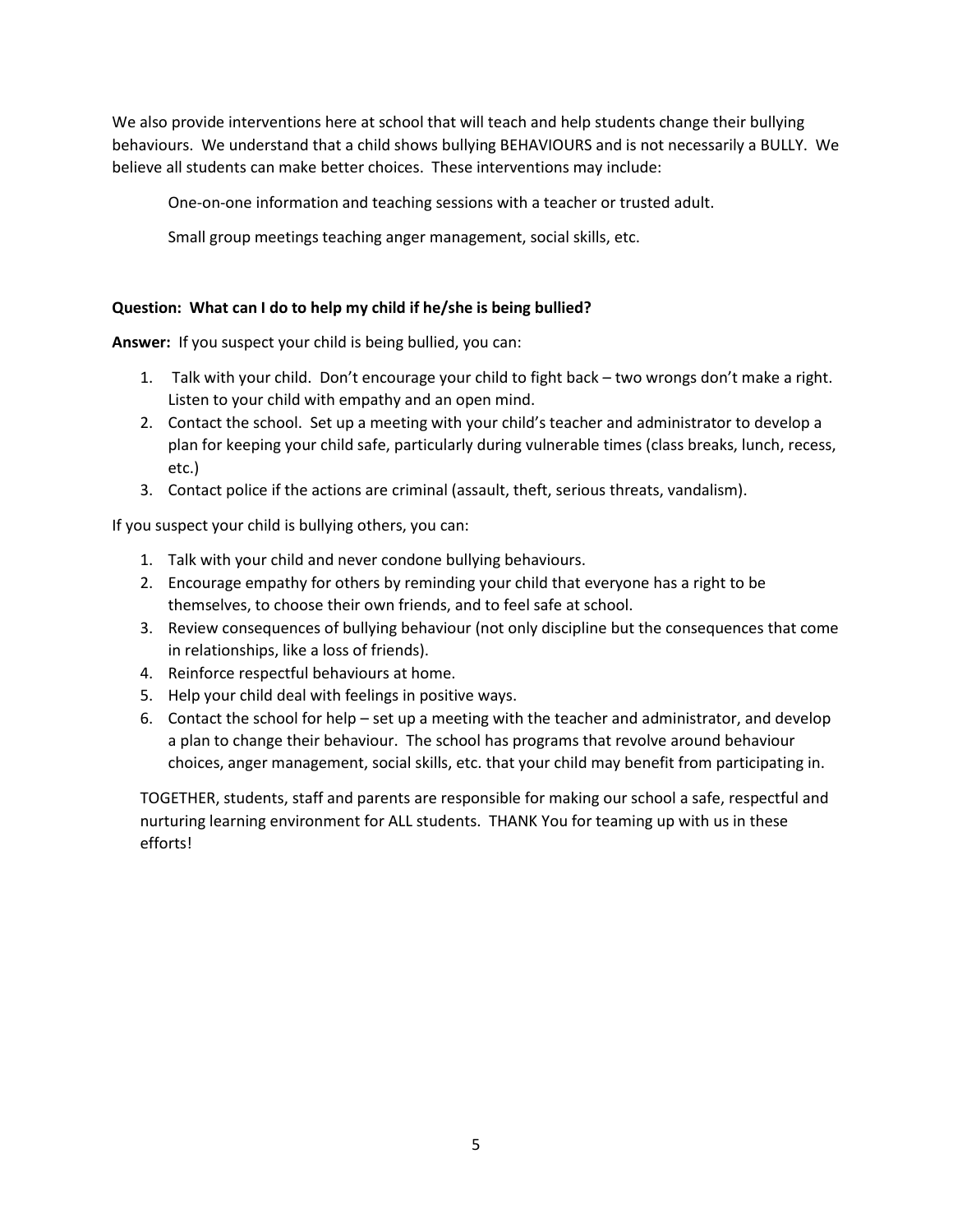Please review the following forms with your child –

#### **1. Bullying incident reporting form (intermediate and Primary form)**

These forms will be used to make official reports when someone is bullied. Once a report is turned in to Mrs. Domke or Mrs. King, the incident will be investigated. If your child cannot fill out this form on their own, a teacher can help them fill it out. These forms will be available in an accessible location at our school and in the main office.

This form is also available online through our website. You can help your child fill out the report at home or you can also report a bullying incident. Once this form is submitted, the same investigation begins at school.

#### **2. School bullying policy agreement**

This form will be used when a student has been reported as showing bullying behaviours. Each time the student meets with the principal, a review of this policy and the definition of bullying is done before proceeding with interventions and consequences.

The first step in this policy agreement is that YOU review the rules and policy with your child and sign it together. Please have your child return this form to their classroom teacher by September 15. This is to ensure proper communication with you, the parent, about our school policy regarding bullying behaviours.

If you have concerns regarding this policy, please contact Mrs. Domke by phone call or in person.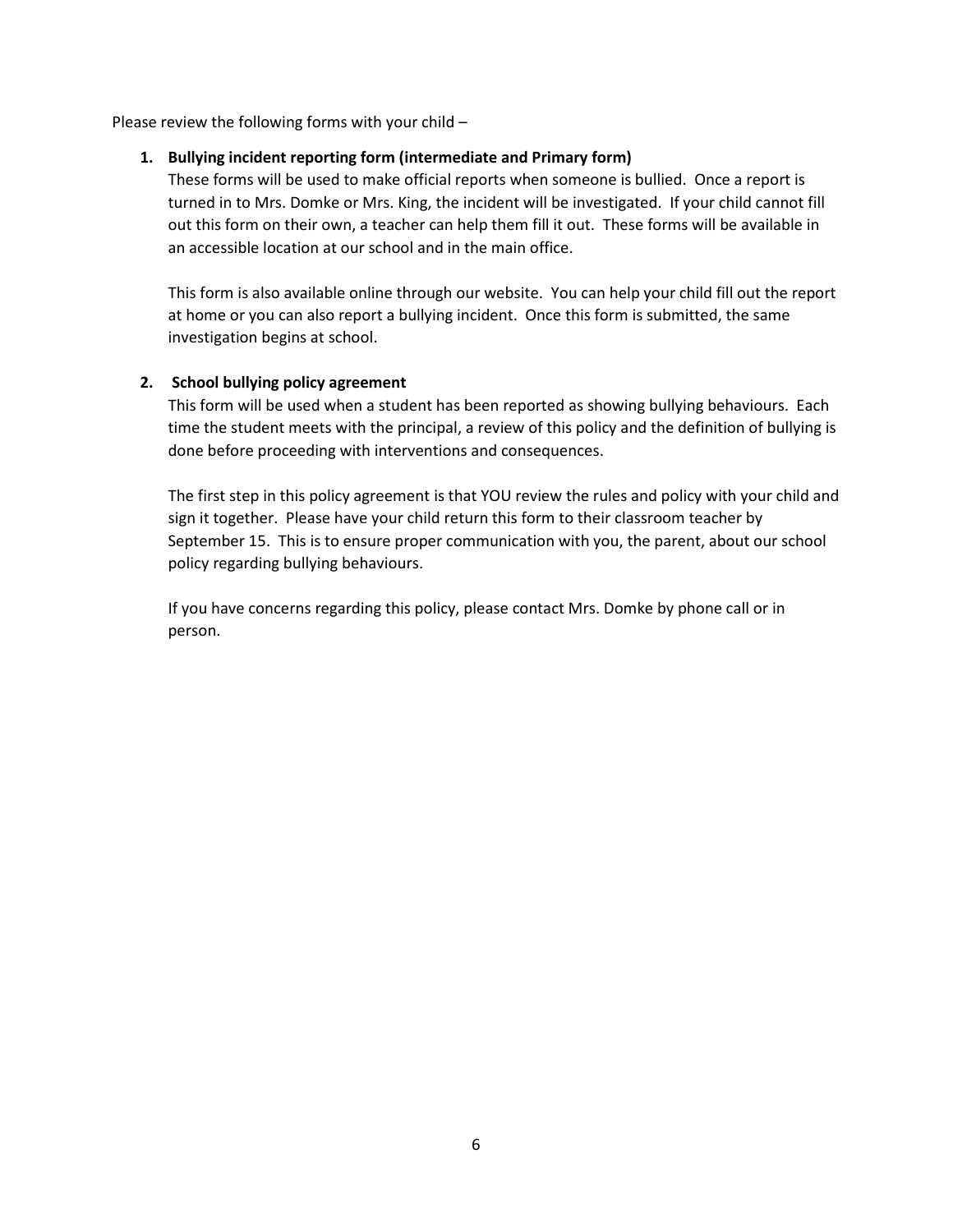

**Bullying REPORT Form**

**(Grades K-3)**

| What grade are you in? ____________                                                                                   |                  |                                   |           |  |
|-----------------------------------------------------------------------------------------------------------------------|------------------|-----------------------------------|-----------|--|
|                                                                                                                       |                  |                                   |           |  |
|                                                                                                                       |                  |                                   |           |  |
|                                                                                                                       |                  |                                   |           |  |
| Have you told anyone about this bullying incident? YES                                                                |                  |                                   | <b>NO</b> |  |
|                                                                                                                       |                  |                                   |           |  |
|                                                                                                                       |                  |                                   |           |  |
| What is the name(s) of the boy or girl who bullied you?                                                               |                  |                                   |           |  |
|                                                                                                                       |                  |                                   |           |  |
| <u> 1989 - Johann Barbara, martin da kasar Amerikaan kasar dalam dalam kasar dalam dalam dalam dalam dalam dalam </u> |                  |                                   |           |  |
|                                                                                                                       |                  |                                   |           |  |
| Where did it happen? (circle any or all)                                                                              |                  |                                   |           |  |
|                                                                                                                       |                  | Classroom Restroom Playground Bus |           |  |
| Gym                                                                                                                   | <b>Cafeteria</b> |                                   |           |  |
|                                                                                                                       |                  |                                   |           |  |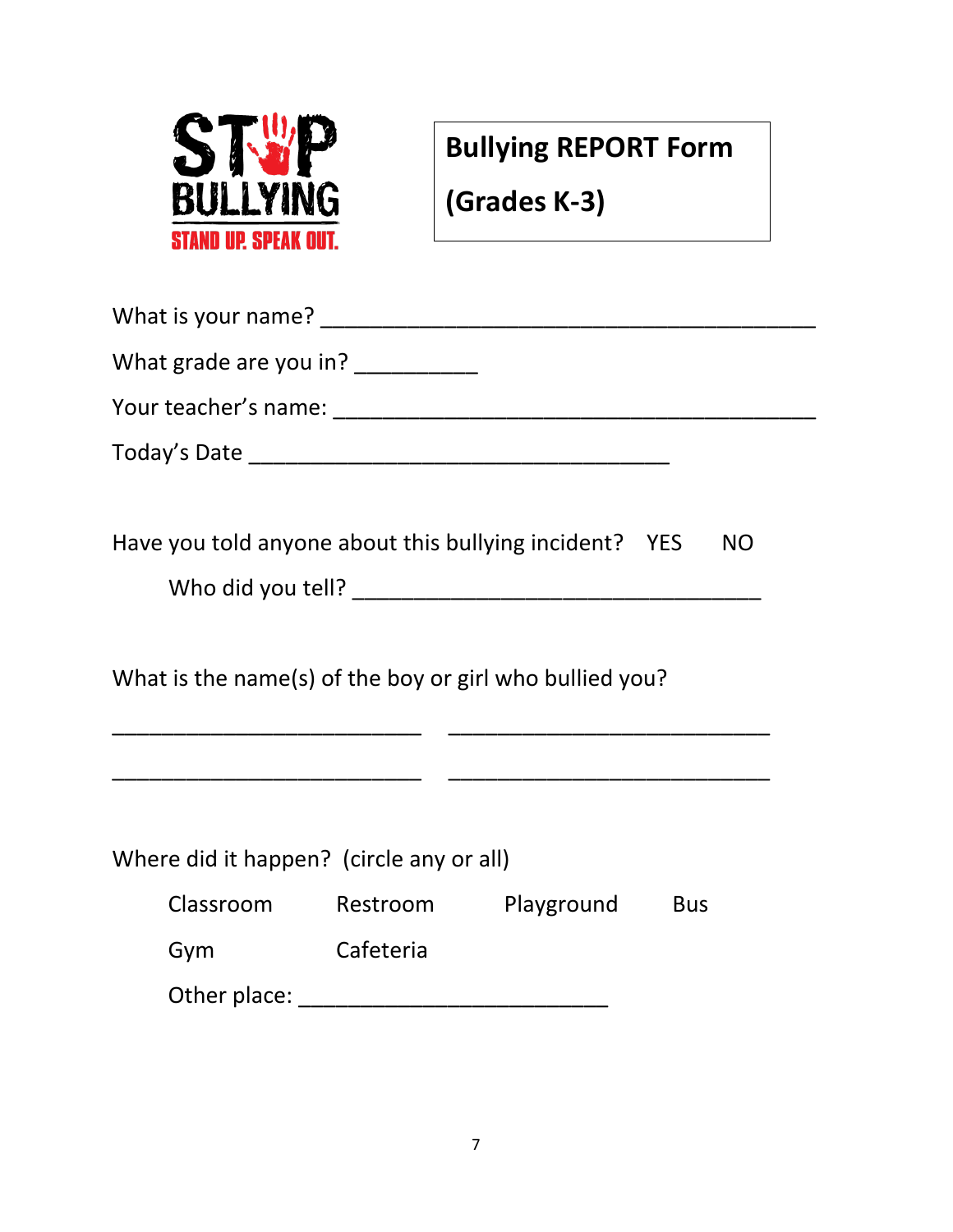| What did they do to you? (circle all that happened) |  |  |                                       |  |                                                              |
|-----------------------------------------------------|--|--|---------------------------------------|--|--------------------------------------------------------------|
|                                                     |  |  | Hit me Kicked me Shoved me Spit on me |  |                                                              |
|                                                     |  |  |                                       |  | Teased me Called me a name Left me out on purpose            |
| Spread a rumour about me                            |  |  |                                       |  |                                                              |
|                                                     |  |  |                                       |  |                                                              |
|                                                     |  |  |                                       |  | Did anyone else see/witness this happen? YES NO I DON'T KNOW |
|                                                     |  |  |                                       |  |                                                              |
|                                                     |  |  |                                       |  |                                                              |
| Is there anything else you need to report?          |  |  |                                       |  |                                                              |
|                                                     |  |  |                                       |  |                                                              |
|                                                     |  |  |                                       |  |                                                              |
|                                                     |  |  |                                       |  |                                                              |

## *Thank you for reporting! You made a great choice!*

Please turn this form into the office as soon as you can.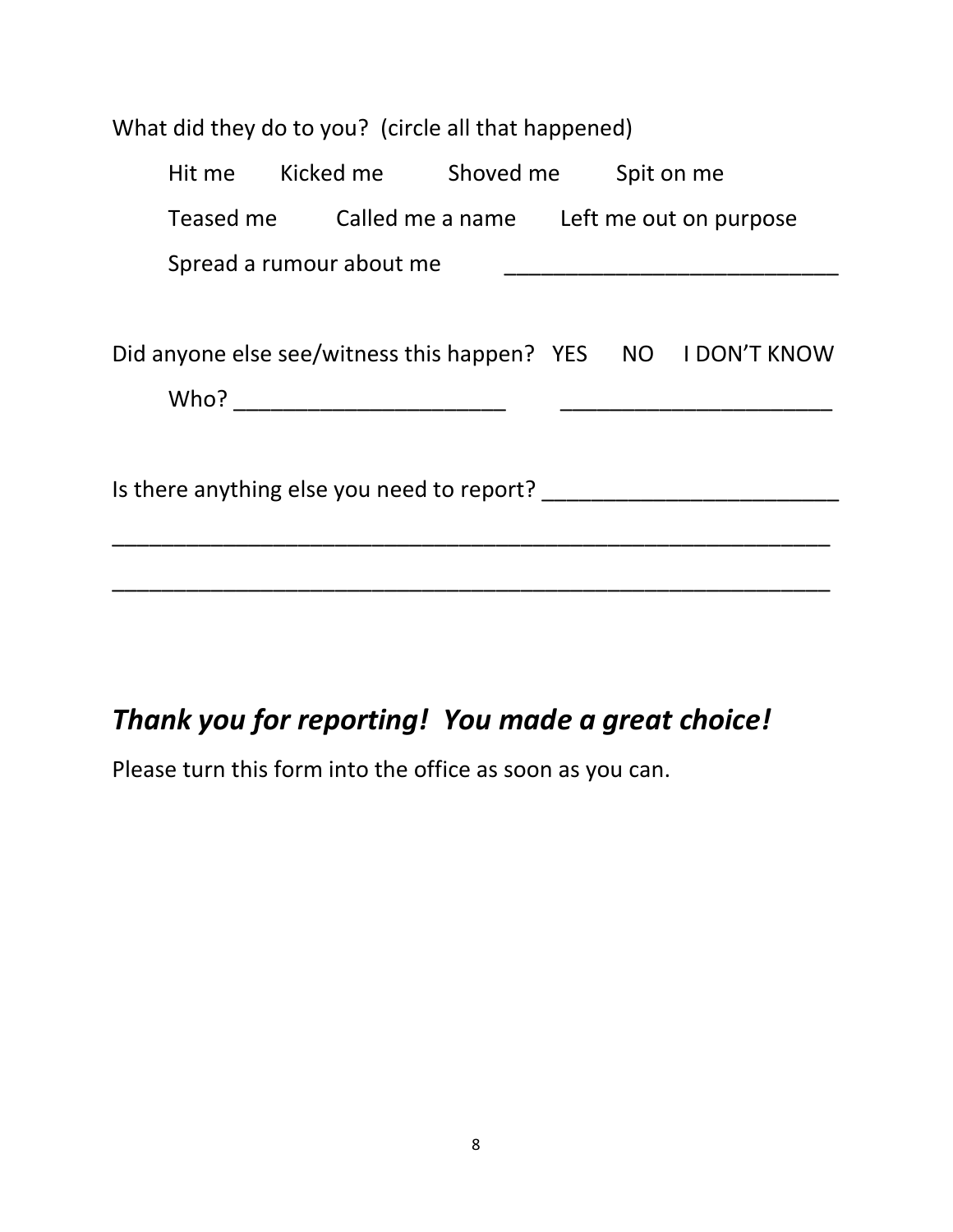

# **Bullying REPORT Form**

| Name of school adult you've already contacted (if any): ________________________ |  |  |            |  |  |
|----------------------------------------------------------------------------------|--|--|------------|--|--|
| Name(s) of students showing bullying behaviour:                                  |  |  |            |  |  |
|                                                                                  |  |  |            |  |  |
| On what date(s) did the incident happen (if known):                              |  |  |            |  |  |
| Where did the incident happen? (circle all that apply)                           |  |  |            |  |  |
| Classroom Hallway Restroom Playground Cafeteria                                  |  |  | <b>Bus</b> |  |  |
|                                                                                  |  |  |            |  |  |
| Internet/Cell phone Off school property School activity                          |  |  |            |  |  |

Please check the box that best describes what the bullying behaviour was. Please choose all that apply.

- $\square$  Hitting, kicking, shoving, spitting, hair pulling or throwing something at the student
- $\Box$  Getting another person to hit or harm the student
- $\Box$  Teasing, name calling or threatening in person, by phone, by e-mail, etc.
- $\Box$  Putting the student down and making the student a target of jokes
- $\square$  Making rude and/or threatening gestures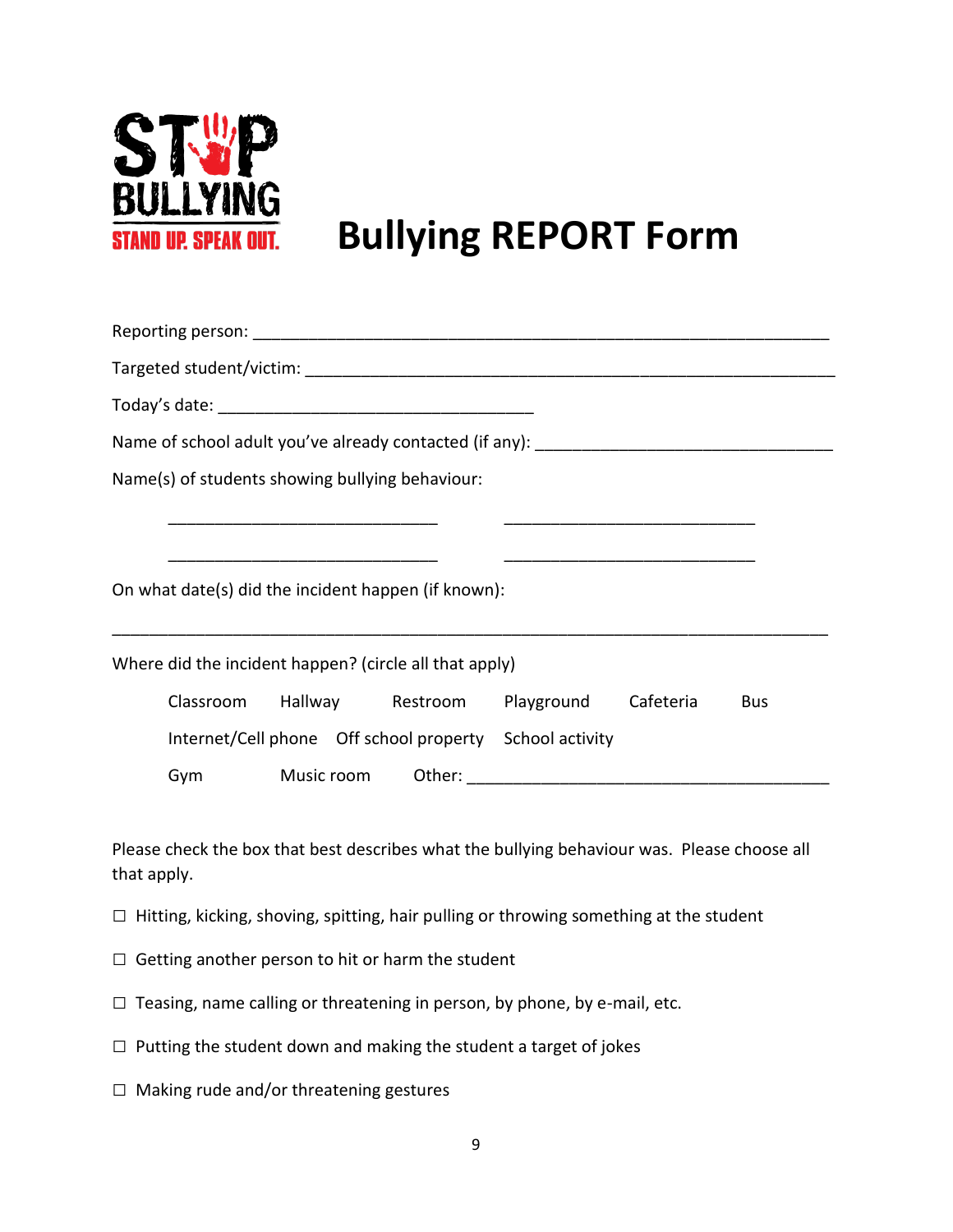| $\Box$ Excluding or rejecting the student                                                                                                                                                    |
|----------------------------------------------------------------------------------------------------------------------------------------------------------------------------------------------|
| $\Box$ Making the student fearful, demanding money or a specific action                                                                                                                      |
| $\Box$ Spreading harmful rumors or gossip                                                                                                                                                    |
| $\Box$ Cyber bullying (bullying by calling, texting, emailing, web posting, etc.)                                                                                                            |
| $\Box$ Other                                                                                                                                                                                 |
|                                                                                                                                                                                              |
|                                                                                                                                                                                              |
| Why do you think the harassment, intimidation or bullying occurred?                                                                                                                          |
|                                                                                                                                                                                              |
| Were there any witnesses? YES NO If yes, please provide their names:<br><u> 1980 - Jan James James James James James James James James James James James James James James James James J</u> |
| Did a physical injury result from this incident? If so, please describe:                                                                                                                     |
| Was the target absent from school as a result of the incident?<br><b>YES</b><br><b>NO</b><br>If yes, please describe:                                                                        |
|                                                                                                                                                                                              |
|                                                                                                                                                                                              |

**THANK YOU FOR REPORTING!** Please turn this form into the office as soon as possible. The incident will be investigated by your school administration and action steps will be determined in order to make sure you are safe and comfortable here at school.